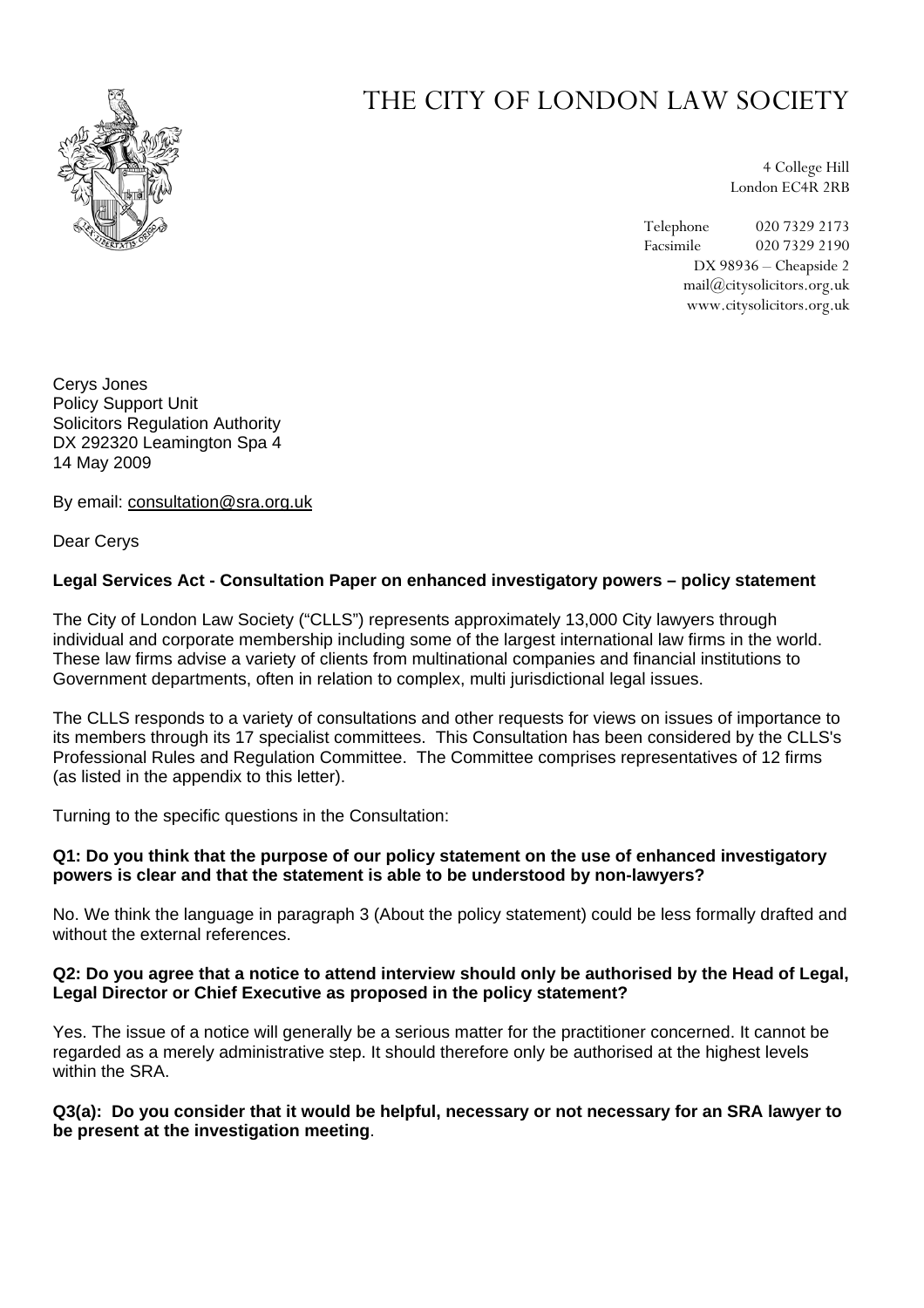We consider it would be helpful and necessary. In general terms, it would be helpful to have an SRA lawyer present to ensure the propriety of the interview process (in particular in relation to the validity or otherwise of objections made to questions or obstruction by the interviewee's representative) and in many cases to provide questions.

It will not be necessary in every case (and of course the interviewee's position ought to be protected by their own representative) but there will be cases where the attendance of a lawyer will be necessary to ensure the effectiveness of the meeting.

# **Q3(b): If SRA lawyers attend investigation meetings, what do you think their function should be?**

One of two alternative functions:

- 1 As an assistant to the investigators (see 3(a)); or
- 2 Taking part in the questioning process alongside a non-legally qualified investigator (in the same way as a legally-qualified BERR inspector).

## **Q4: Do you agree that a person attending for interview should have the right to be accompanied?**

Yes.

#### **Q5: Do you agree that the SRA lawyer should be able to exclude representatives who obstruct the meeting or otherwise act unreasonabl**y?

No. It is doubtful whether the exclusion of a representative will be justified except in cases of gross misconduct. The represented person's right to a fair hearing/process should be the overriding consideration in all but the most clear cases.

## **Q6: Any further comments.**

Like all powers, they need to be exercised with caution, respecting the rights of the affected person. With that in mind:

- 1 The draft policy statement is insufficiently clear/helpful on rights of review or appeal. "Penal" Court documents/Orders explain what the recipient is required to do and what they should do if they disagree with the Order. At a policy level, a similar open approach should be taken by the SRA.
- 2 In relation to paragraph 5, it is unclear why it is said that a power is likely to be used frequently on the basis that it is proportionate because it does not involve major cost or inconvenience. Cost and inconvenience are together only one measure of proportionality. The SRA's approach should include consideration of other factors, for example, whether the requirement affects the confidentiality of any party, the seriousness of the alleged infringement and the steps taken by the practitioner to assist the SRA. In any case, it may not be for the SRA to judge cost or inconvenience. Compliance may be very costly in larger or more complex matters or very inconvenient to a busy sole practitioner.
- 3 In relation to paragraph 12 (c), the general exclusion of the advance provision of questions is unhelpful and inappropriate to an investigation of which the interviewee is unaware, unless it is thought that the provision of questions will lead to the investigation being obstructed or evidence being destroyed. It would be more helpful to allow interviewees to prepare for interviews by having questions in advance or at least a summary of the topics on which questions will be asked.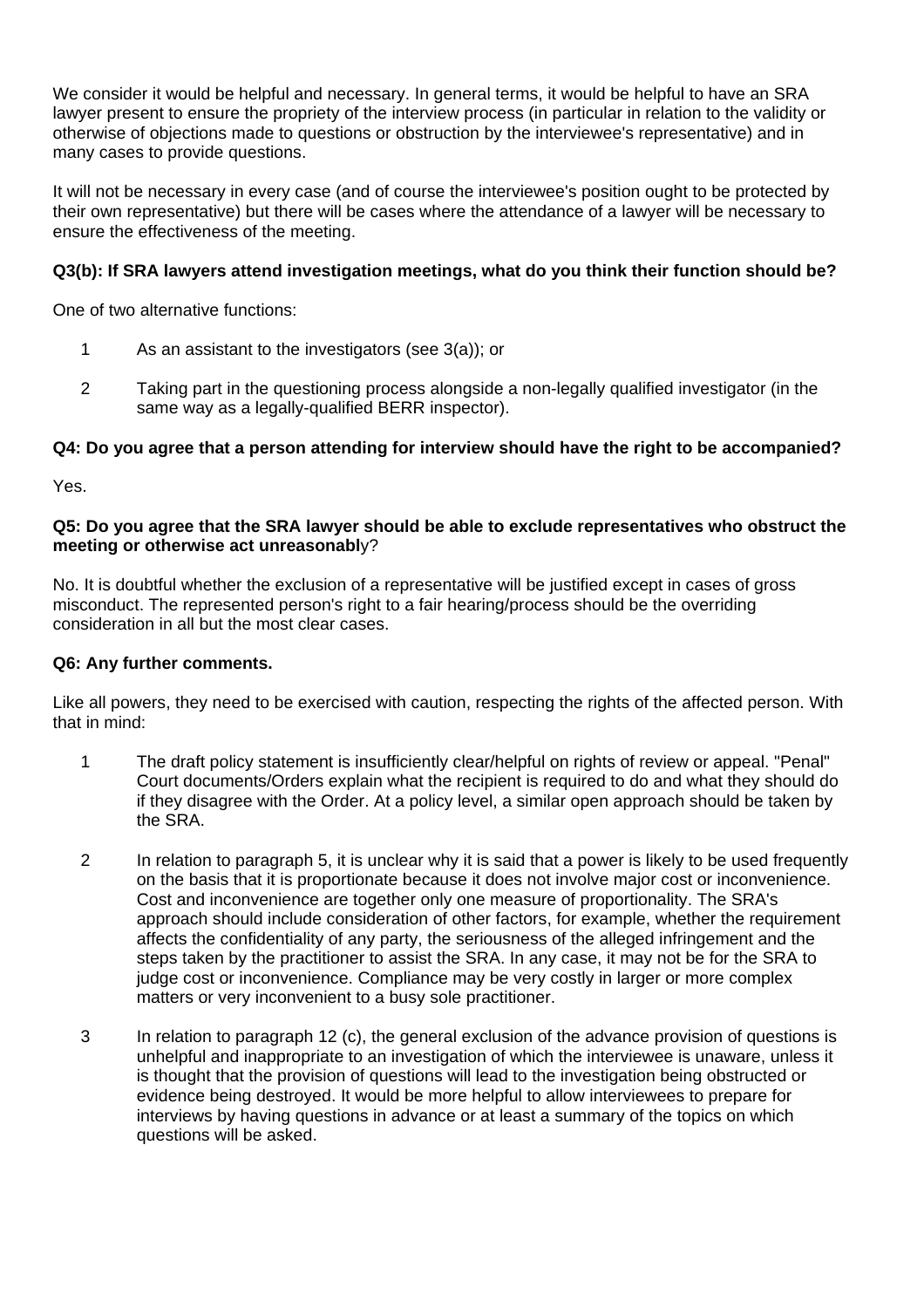We hope these views are of assistance. Representatives of the Professional Rules and Regulation Committee would be happy to elaborate if that is required.

Yours sincerely

**David McIntosh Chairman City of London Law Society** 

**Chris Perrin Chairman Professional Rules & Regulation Committee**